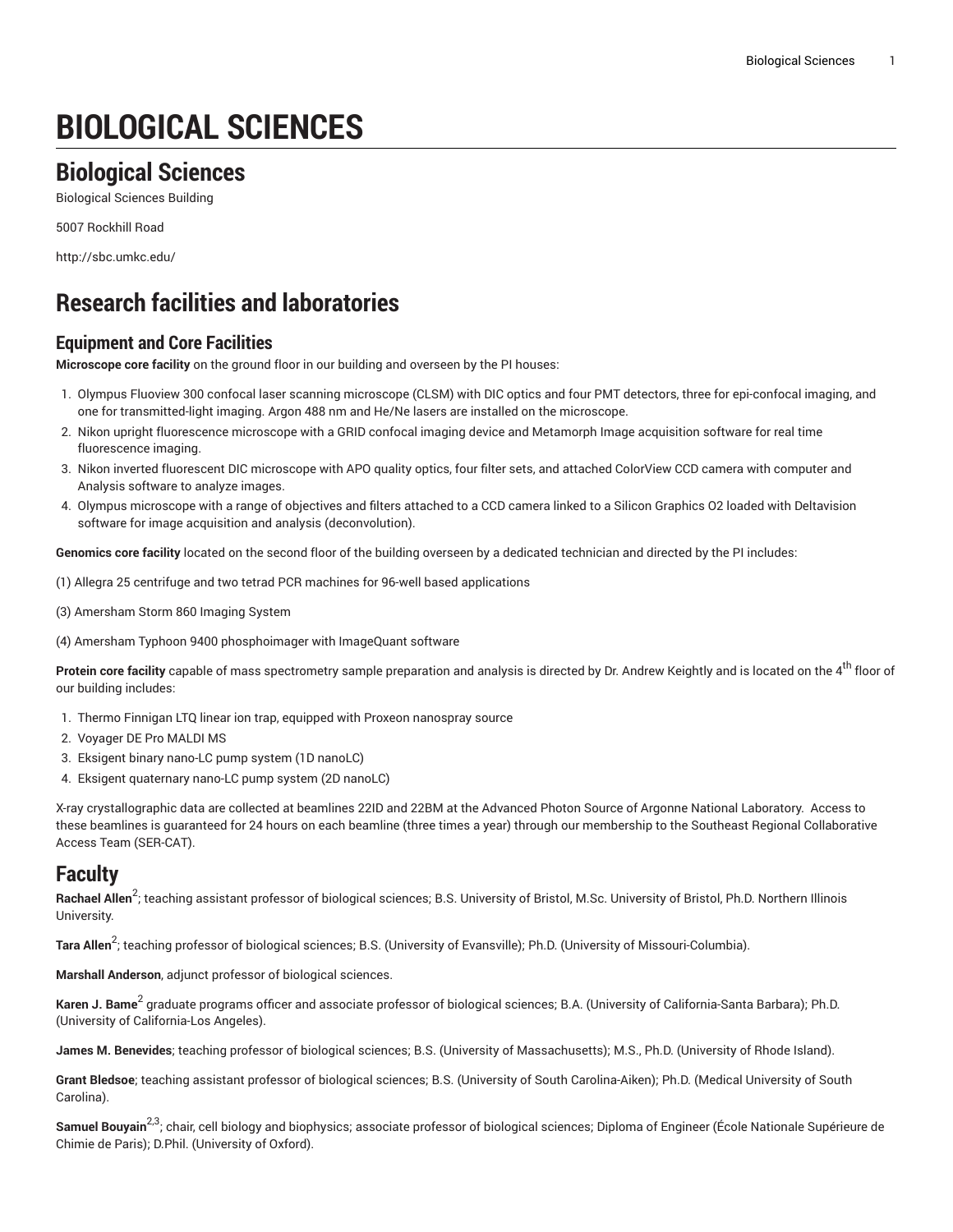#### 2 Biological Sciences

Stephane Dissel<sup>2,3</sup>; assistant professor of biological sciences; B.S., M.S. (Universite Louis Pasteur); Ph.D. (University of Leicester).

**Leonard L. Dobens, Jr.** 2,3; director of research and professor of biological sciences; B.S. (Boston College), Ph.D. (Dartmouth College).

**Lawrence A. Dreyfus<sup>2</sup> adjunct professor of biological sciences; B.A. (University of Kansas); M.S. (Michigan State University); Ph.D. (University of** Kansas).

**Brooke Esquivel**, instructor of biological sciences.

**Brian Geisbrecht**; adjunct professor of biological sciences

**Erica Geisbrecht**; adjunct professor of biological sciences

**Carl Gelhaus**; adjunct professor of biological sciences

**R. Scott Hawley**; adjunct professor of biological sciences; Ph.D. (University of Washington).

**Robert Holmes**; adjunct professor of biological sciences

Saul M. Honigberg<sup>2,3</sup>; professor of biological sciences; B.S. (University of Georgia), Ph.D. (Yale University).

**Chi-Ming Huang**<sup>2,3</sup>; associate professor of biological sciences; B.S. (National Taiwan University, Taiwan); M.S., Ph.D. (University of California-Los Angeles).

**Marisa James**; adjunct professor of biological sciences

**Tamas Kapros**; teaching professor of biological sciences; B.S., Doctor Universitatis in Genetics, Ph.D. (Jozsef Attila University of Sciences, Szeged, Hungary).

**J. Andrew Keightley**; research associate professor of biological sciences; B.S., Ph.D. (University of New Mexico-Albuquerque).

**Margaret Kincaid<sup>2</sup>;** teaching associate professor of biological sciences; B.A. (University of Missouri – Columbia); M.S., Ph.D. (University of Missouri – Kansas City).

**Loretta Klamm**; instructor of biological sciences; B.S. Creighton University, M.S. Creighton University.

**Peter Koulen** 2,3; professor of biological sciences; M.S., Ph.D. (Johnnes Gutenberg University, Germany).

**Lee Likins<sup>2</sup>;** assistant teaching professor in biological sciences; B.S. (University of West Florida-Pensacola); M.A. (University of Kansas); Ph.D. (University of Missouri – Kansas City).

**Lara Mabry**; adjunct professor of biological sciences

**Jessica Magana**, assistant teaching professor of biological sciences.

**Hillary McGraw** 2,3; assistant professor of biological sciences; B.A. (University of Oregon); Ph.D. (University of Washington).

**Thomas M. Menees<sup>2</sup> associate professor of biological sciences; B.S., M.S. (University of California Irvine); Ph.D. (Yale University).** 

**Ryan Mohan** 2,3; assistant professor of biological sciences; Ph.D. University of Western Ontario.

**Michael O'Connor**2,3; professor of biological sciences; B.A. (Trinity College Dublin); Ph.D. (National University of Ireland).

**Anthony Persechini<sup>2,3</sup>;** chair, molecular biology and biophysics; professor of biological sciences; B.A. (University of New Hampshire), Ph.D. (Carnegie-Mellon University).

**Jeffrey L. Price** 2,3; professor of biological sciences; B.S. (College of William and Mary), Ph.D. (Johns Hopkins University).

**Jane Rachel**; adjunct professor of biological sciences

**Aaron Reed<sup>2</sup>;** director of course development and assessment and associate teaching professor of biological sciences; B.S. (Kansas State University); M.S. (University of Memphis); Ph.D. (Kansas State University).

**Jon Robertus**; adjunct instructor of biological sciences.

**Julia Snyder**, adjunct professor of biological sciences.

**Nicole Stanton-Wilson**; Instructor of biological sciences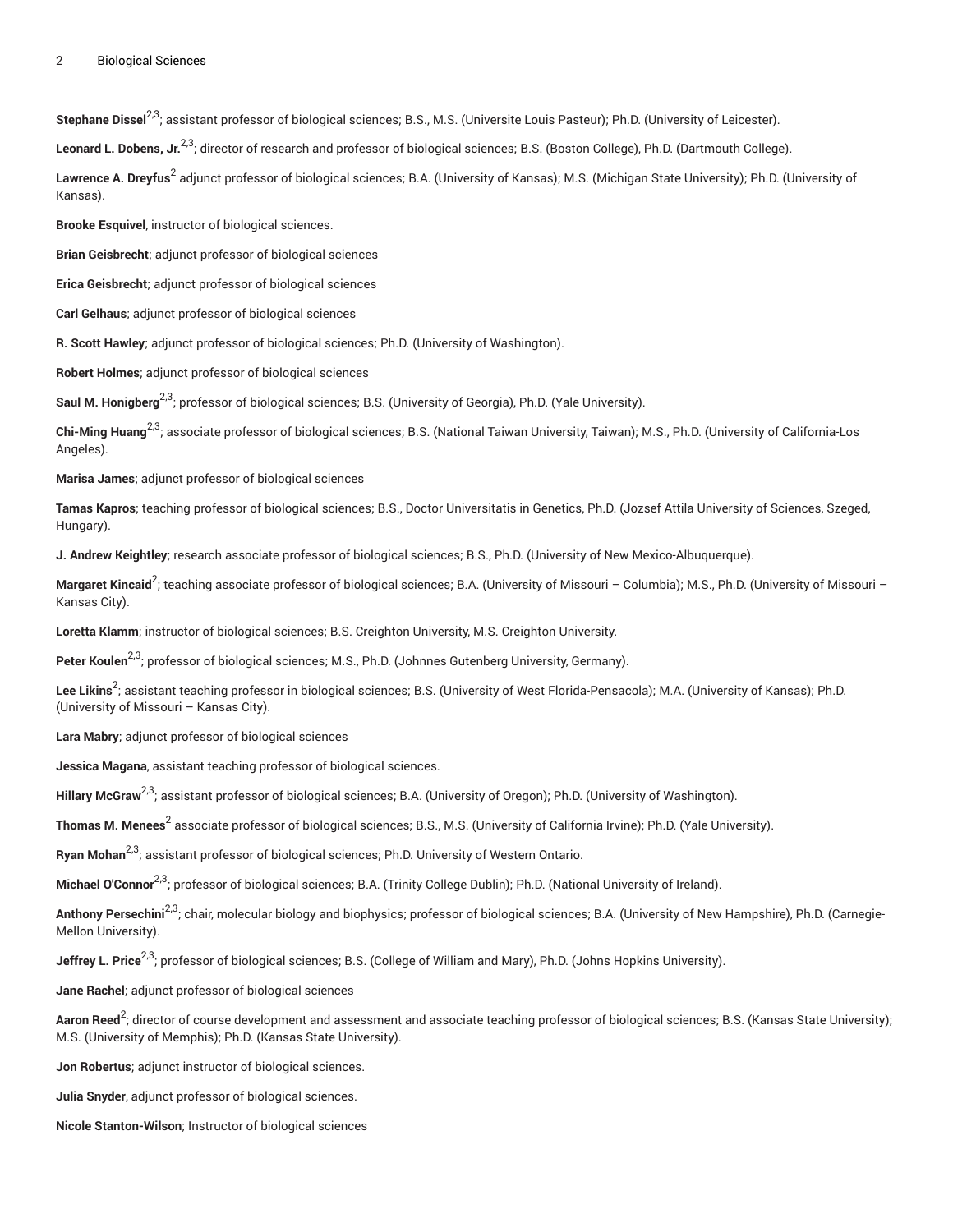**Karyn Turla** 2 ; teaching professor of biological sciences; B.S. (Pennsylvania State University); Ph.D. (University of Michigan).

**Shizhen Wang 2,3**; assistant professor of biological sciences; B.S. (InnerMongolia University for Nationalities); M.S. (Nanjing Agricultural University); Ph.D. (Tsinghua University).

**Tammy S. Welchert<sup>2</sup>;** director of student affairs and academic advising and associate teaching professor of biological sciences; B.S., M.S. (Southwest Missouri State University); IPh.D. (University of Missouri-Kansas City).

**Theodore C. White<sup>2,3</sup>;** division director, Marion Merrell Dow professor in biological sciences; B.S. (Cornell University); Ph.D. (University of Michigan).

**Gerald J. Wyckoff<sup>2,3</sup>; professor of biological sciences; B.S. (Cornell University); Ph.D. (University of Chicago).** 

**Xiaolan Yao** 2,3; associate professor of biological sciences; B.S., M.S. (Zhenghou University, China); Ph.D. (Iowa State University).

**Yu, Xiao-Qiang(Sean)** 2,3; professor of biological sciences; Ph.D. (Kansas State University).

#### **EMERITUS**

Raymond L. Burich, Gerald M. Carlson, Bibie Chronwall, Alfred F. Esser, Edward P. Gogol, Ana J. Iriarte, Ronald A. MacQuarrie, Marino Martinez-Carrion, Denis Medeiros, Henry M. Miziorko, William T. Morgan, Lynda Plamann, Michael Plamann, G. Sullivan Reed, Garth E. Resch, Ann Smith, George J. Thomas, Jr., Jakob H. Waterborg, Marilyn D. Yoder

<sup>1</sup> Associate or Adjunct Graduate Faculty

<sup>2</sup> Members of UMKC Graduate Faculty

<sup>3</sup> Members of UMKC Doctoral Faculty

# **Undergraduate Undergraduate Programs**

- [Minor in Biology](http://catalog.umkc.edu/colleges-schools/science-engineering/biology/minor-biology/) ([http://catalog.umkc.edu/colleges-schools/science-engineering/biology/minor-biology/\)](http://catalog.umkc.edu/colleges-schools/science-engineering/biology/minor-biology/)
- [Bachelor](http://catalog.umkc.edu/colleges-schools/science-engineering/biology/bachelor-of-arts-biology/) of Arts in Biology (<http://catalog.umkc.edu/colleges-schools/science-engineering/biology/bachelor-of-arts-biology/>)
- [Bachelor of Science in Biology \(http://catalog.umkc.edu/colleges-schools/science-engineering/biology/bachelor-of-science-biology/](http://catalog.umkc.edu/colleges-schools/science-engineering/biology/bachelor-of-science-biology/))
- Bachelor of Science in Biology, [Bioinformatics](http://catalog.umkc.edu/colleges-schools/science-engineering/biology/bachelor-of-science-bioinformatics/) Emphasis ([http://catalog.umkc.edu/colleges-schools/science-engineering/biology/bachelor-of](http://catalog.umkc.edu/colleges-schools/science-engineering/biology/bachelor-of-science-bioinformatics/)[science-bioinformatics/](http://catalog.umkc.edu/colleges-schools/science-engineering/biology/bachelor-of-science-bioinformatics/))
- Bachelor of Science in Biology, [Biomedical](http://catalog.umkc.edu/colleges-schools/science-engineering/biology/bachelor-of-science-biomedical-sciences/) Sciences Emphasis ([http://catalog.umkc.edu/colleges-schools/science-engineering/biology/bachelor](http://catalog.umkc.edu/colleges-schools/science-engineering/biology/bachelor-of-science-biomedical-sciences/)[of-science-biomedical-sciences/](http://catalog.umkc.edu/colleges-schools/science-engineering/biology/bachelor-of-science-biomedical-sciences/))
- Bachelor of Science in Biology, [Biotechnology](http://catalog.umkc.edu/colleges-schools/science-engineering/biology/bachelor-of-science-biotechnology/) Emphasis ([http://catalog.umkc.edu/colleges-schools/science-engineering/biology/bachelor-of](http://catalog.umkc.edu/colleges-schools/science-engineering/biology/bachelor-of-science-biotechnology/)[science-biotechnology/](http://catalog.umkc.edu/colleges-schools/science-engineering/biology/bachelor-of-science-biotechnology/))
- Bachelor of Science in Biology, Cellular and [Molecular](http://catalog.umkc.edu/colleges-schools/science-engineering/biology/bachelor-of-science-cellular-molecular-basis-of-health-and-disease/) Basis of Health and Disease Emphasis ([http://catalog.umkc.edu/colleges-schools/science](http://catalog.umkc.edu/colleges-schools/science-engineering/biology/bachelor-of-science-cellular-molecular-basis-of-health-and-disease/)[engineering/biology/bachelor-of-science-cellular-molecular-basis-of-health-and-disease/](http://catalog.umkc.edu/colleges-schools/science-engineering/biology/bachelor-of-science-cellular-molecular-basis-of-health-and-disease/))
- Bachelor of Science in Biology, Clinical [Laboratory](http://catalog.umkc.edu/colleges-schools/science-engineering/biology/bachelor-of-science-clinical-laboratory-science/) Science Emphasis ([http://catalog.umkc.edu/colleges-schools/science-engineering/biology/](http://catalog.umkc.edu/colleges-schools/science-engineering/biology/bachelor-of-science-clinical-laboratory-science/) [bachelor-of-science-clinical-laboratory-science/](http://catalog.umkc.edu/colleges-schools/science-engineering/biology/bachelor-of-science-clinical-laboratory-science/))

Courses taught in Biology support academic programs within the schools of Nursing, Dentistry, Medicine, Pharmacy and Education, Social Work and Psychological Sciences, and departments within the School of Humanities and Social Sciences. An undergraduate minor in biology and a variety of courses that may interest non-biology majors are available to complement other fields of study, or to satisfy general education requirements of other academic units. A background in biology combined with non-science skills creates many career possibilities.

# **General Information About Undergraduate Programs**

#### **Admission Requirements**

Other than University of Missouri admission requirements, there are no special prerequisites for beginning either the bachelor of arts or the bachelor of science program. High school biology and a good working knowledge of algebra and arithmetic are desirable for entering the bachelor of science program. It should be noted that much of the bachelor of science program, and the bachelor of arts program, are highly structured in the order which biology and chemistry courses must be taken. It is assumed that transfer students, Associates degree students, and junior college students should have begun the appropriate course sequence in their previous schools.

### **Career Implications of a Bachelor's Degree in Biology**

Our programs prepare students for a variety of career opportunities. Some students choose careers in the pharmaceutical or biotech industries, while others opt for graduate study in areas such as bioinformatics, forensics, or cell biology. In addition, a biology major is an excellent choice for students planning careers in medicine, veterinary medicine, dentistry, optometry, physical therapy, and other health professions. The bachelor of science in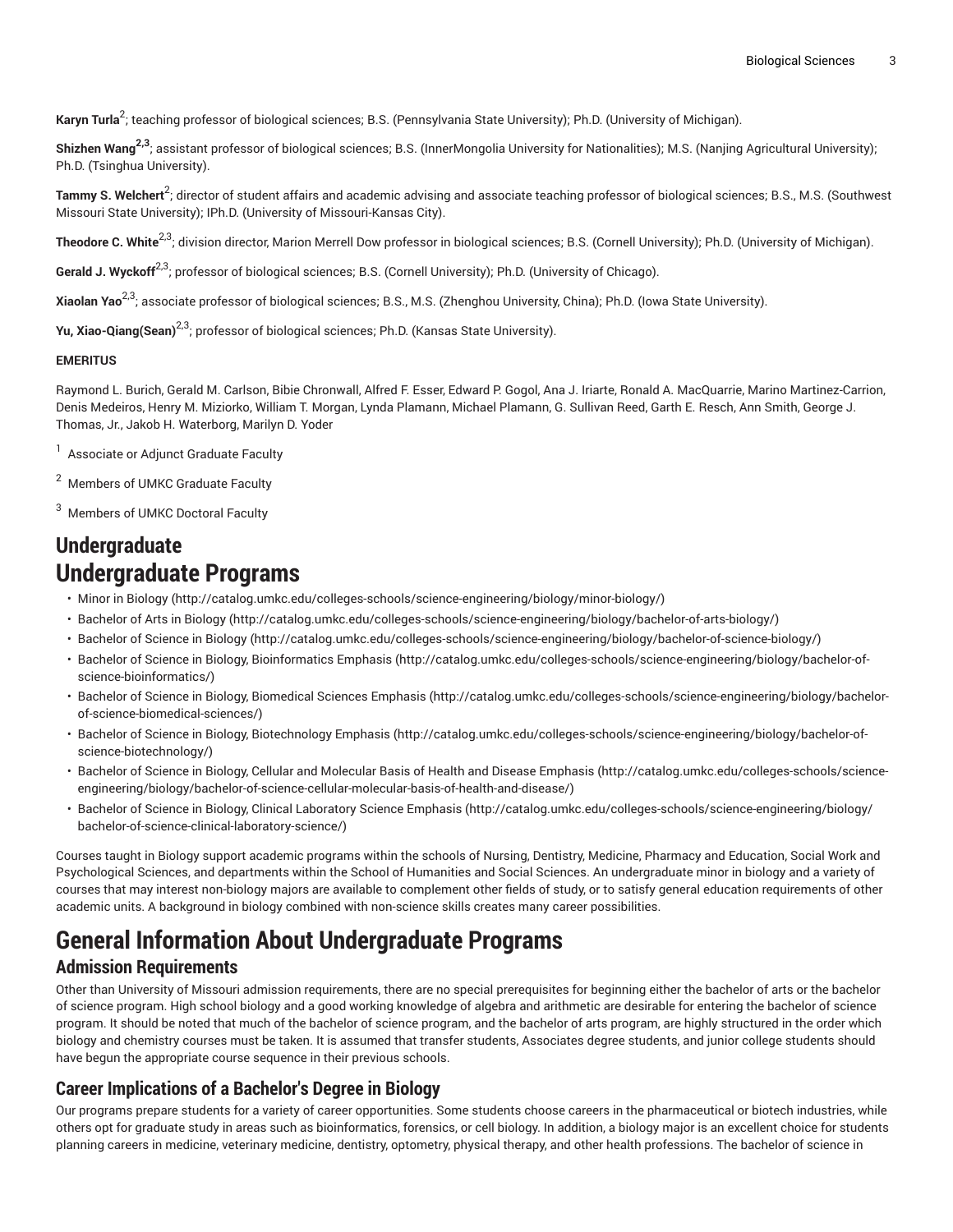biology curriculum fulfills the admissions requirements for most medical and dental schools and incorporates intermediate and upper-level biology courses specifically recommended by medical/dental school admissions officers.

### **Teacher Certification in Biology**

Certification as a middle school (grades 5-9) science or secondary (grades 9-12) biology teacher in Missouri requires that a student complete a teacher preparation program. Once you complete a bachelor's degree in biology, you can apply to the School of Education, Social Work and Psychological Sciences for the Master of Arts in Teaching program, which prepares you for the teaching profession and teacher certification. A separate application for the Master of Arts in Teaching program is required. For further information about the program, consult the School of Education, Social Work, and Psychological Sciences section of this catalog or contact the Division of Teacher Education and Curriculum Studies at (816) 235-2245.

### **Honors Program**

UMKC offers an Honors Program for qualified undergraduate students seeking either the bachelor of arts or the bachelor of science in biology interested in pursuing rigorous preparation for advanced professional training and careers. The program requires high levels of academic achievement as well as an undergraduate research experience and other enrichment activities. For further information about this program, consult the School website or Dr. Aaron Reed, Director for Undergraduate Curriculum at (816) 235-2329.

### **Prerequisites and Co-requisites**

A minimum grade of C- or higher is expected for all prerequisite and co-requisite courses for all students taking courses in Biology. Additionally, students must be concurrently enrolled in or have previously completed all co-requisite courses. Course prerequisites are set by the Curriculum Committee of the School program on the level at which a course is taught and the assumed background knowledge necessary for successful completion of the course. Lack of prerequisites, therefore, indicates lack of background knowledge necessary for success in the course. Prerequisites for Biology courses are strictly enforced. In exceptional cases, students may receive written consent to waive one or both of these requirements from the Undergraduate Academic Standards Committee by completing and submitting a detailed petition form to the Undergraduate Programs Office and only if approval of the petition is granted.

### **Elective Courses for the Non-Biology Major**

Students in other academic units are encouraged to select courses in Biology to meet their general education requirements and to complement their major area of study. Suggested courses include:

| Code                | <b>Title</b>                         | <b>Credits</b> |
|---------------------|--------------------------------------|----------------|
| BIOLOGY 102         | <b>Biology and Living</b>            | 3              |
| BIOLOGY 102L        | <b>Biology and Living Laboratory</b> |                |
| BIOLOGY 108         | General Biology I                    | 3              |
| BIOLOGY 109         | <b>General Biology II</b>            | 3              |
| BIOLOGY 202         | Cell Biology                         | 3              |
| BIOLOGY 206         | Genetics                             | 3              |
| LS-PHYS 217         | Human Physiology                     | 3              |
| Upper-level Courses |                                      |                |

1 Upper-level courses for which prerequisites have been satisfied are recommended for those students who wish to gain a strong foundation in biological sciences.

Students enrolling in these biology majors' courses should have a solid background in high school biology and chemistry.

### **Academic Standing**

Academic standing is determined at the end of each semester, fall, spring and summer for each student. Good standing at the university is attained with a University of Missouri (UM) cumulative GPA of 2.0 or higher and with the SSE with a UM biology GPA (major's applicable courses) of 2.0 or higher.

#### **Grade Point Average**

In general, the UM GPA is calculated by dividing the total grade points earned in courses on any UM campus by the total number of graded semester hours attempted. If a course attempted within UM is repeated, the previous hours and grade point remain in the student's GPA. Courses taken credit/ no credit, courses earning grades of S, P, I or AT, and courses transferred from non-University of Missouri institutions are not included in the UM GPA calculations. See appropriate sections below.

In general, the UM biology GPA is calculated by dividing the total grade points earned in majors courses on any UM campus by the total number of graded semester hours attempted. If a course attempted within UM is repeated, the previous hours and grade point remain in the student's GPA. Courses taken credit/no credit, courses earning grades of S, P, I or AT, and courses transferred from non-University of Missouri institutions are not included in the UM GPA calculations. See appropriate sections below.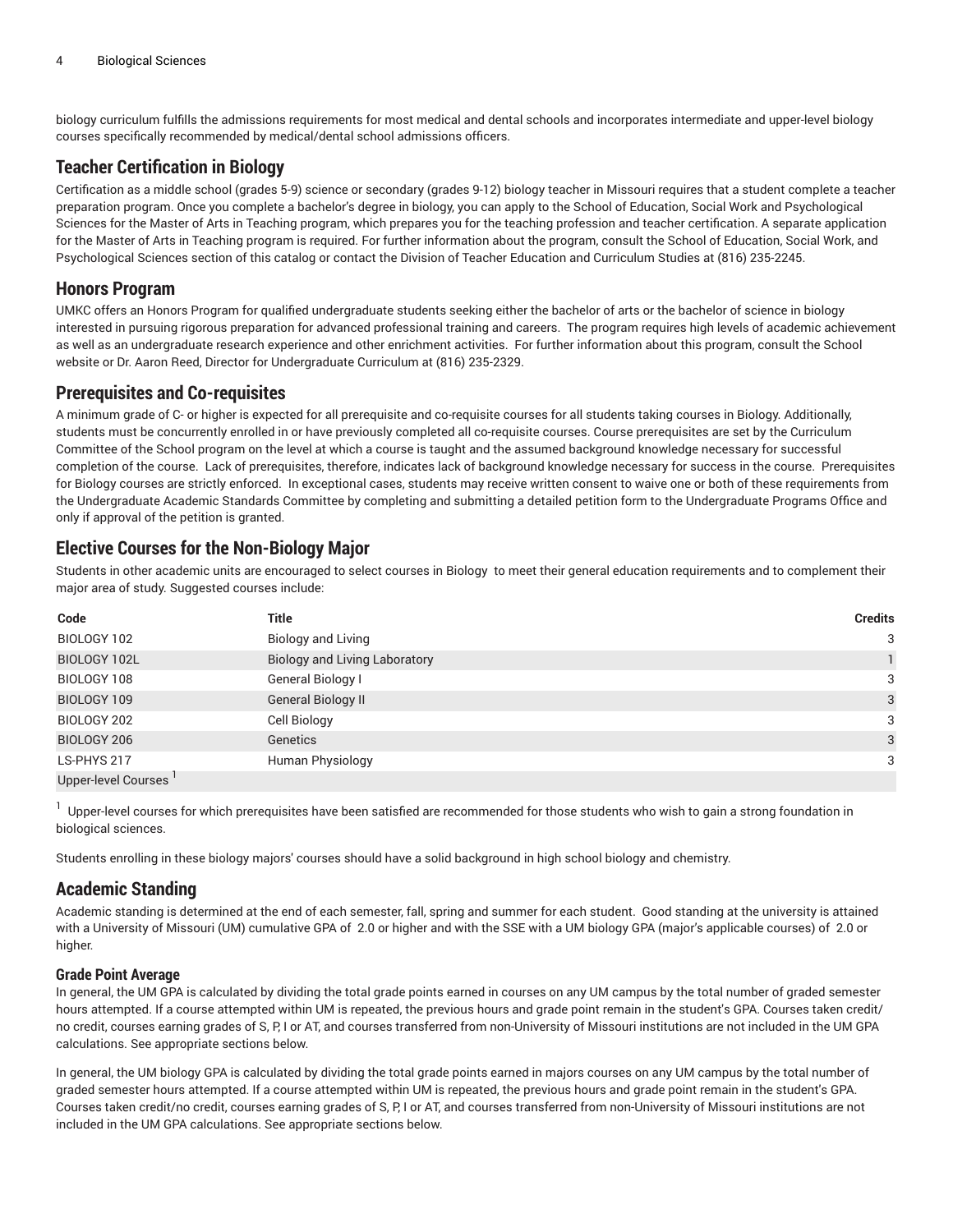Request for GPA Adjustments for repeated courses may be initiated by students and submitted by an Academic Adviser after completion of the repeating attempt. A student's academic standing may be revised after the GPA adjustment is made in Pathway. GPA adjustments may be used for a maximum of 15 semester hours. See the UMKC Repeated Courses policy and GPA Readjustment form for more information.

If a student's UM cumulative GPA and/or UM biology GPA falls below the 2.0 minimum the student will no longer be in good standing. Students who fail to maintain good standing will be placed on Academic Warning, Probation, or will be declared Academically Ineligible to continue.

#### **ACADEMIC WARNING**

First Time College (FTC) students with a declared major in Biology will be placed on Academic Warning when their UM cumulative GPA and/or UM biology GPA is between 1.5 and 2.0 at the end of their first semester at UMKC.

A student on Academic Warning will have the same requirements as students on Academic Probation as described below. Students may return to good academic standing by raising their UM cumulative GPA and/or UM biology GPA to the minimum 2.0 required. If the student cannot raise their UM cumulative GPA and/or UM biology GPA to 2.0 or higher after the warning semester, they may be placed on Academic Probation for a maximum of 2 (two) additional semesters. After 1 (one) warning semester and 2 (two) probation semesters, the student must return to good standing or be declared academically ineligible to continue as a student in SSE and/or UMKC.

First Time College (FTC) students with a declared major in Biology will be placed on Academic Probation when their UM cumulative GPA and/or UM biology GPA is below 1.5 at the end of their first semester at UMKC. See Academic Probation below.

Transfer students and continuing students are not eligible to be placed on Academic Warning.

#### **ACADEMIC PROBATION**

Students with a declared major in Biology will be placed on Academic Probation if their UM cumulative GPA and/or UM biology GPA falls below 2.0. When a student is placed on academic probation as a result of the previous semester grades, the students will be notified prior to the beginning of the next semester through their UMKC email. The student will be required to enter into an Academic Success Contract designed to provide the student with assistance to support a return to good standing. The contact will specify enrollment requirements and keep the advisor and student in close contact throughout the semester to provide additional support. The contract will outline the student's responsibilities while on probation including, but not limited to the following:

- 1. Return to good standing by raising UM CUM and/or UM BIO GPA above the minimum 2.0. **OR**
- 2. If the student cannot return to good standing after the contract semester, they may be continued on probation for one additional semester if they earn a grade of **C- or higher in all contracted courses AND** earn a 2.5 (**B- average**) or higher semester/biology GPA during the contracted semester.
- 3. Participate in additional activities as listed in the contract.

The contract's requirements may be altered ONLY in consultation with the student's assigned academic advisor. The requirements of the contract are binding with or without the student signature.

If a student fails to meet the terms of the contract, they may be declared academically ineligible to enroll in future semesters as a student with a declared major in Biology.

If a student cannot raise their UM cumulative GPA and/or UM biology GPA above 2.0, they may remain on probation one additional semester provided they meet the requirements in #2 above. If a student's UM cumulative and/or UM biology GPA is still below 2.0 after a second semester on probation, they will be declared academically ineligible to continue as a student in Biology. A student may, if eligible (UM cumulative GPA above 2.0), transfer to another academic unit at UMKC.

Students who have been placed on academic probation and have returned to good standing may be placed on academic probation again if their UM cumulative and/or UM biology GPA fall below the minimum 2.0 required.

#### **ACADEMIC INELIGIBILITY**

Students on academic probation or warning that do not meet the terms of their Academic Success contract become academically ineligible to enroll for future semesters as a student with a declared major in the Biology. Students declared academically ineligible will be notified through their UMKC email prior to the start of the next semester. If the student's UM cumulative GPA is above 2.0 the student may continue at UMKC, but will need to meet with an advisor in a different academic unit to discuss options and declare a major other than biology to do so. Students will have until the date given in the email notification to change their major; failure to make these changes by the date indicated will result in cancellation of their registration with any fees paid refunded. Students who have become academically ineligible may re-declare biology as their major after raising their UM cumulative GPA and UM biology GPA above the minimum 2.0 required.

## **Graduate Graduate Programs**

• [Master of Science in Cellular and Molecular Biology](http://catalog.umkc.edu/colleges-schools/science-engineering/biology/master-of-science-cellular-molecular-biology/) [\(http://catalog.umkc.edu/colleges-schools/science-engineering/biology/master-of-science](http://catalog.umkc.edu/colleges-schools/science-engineering/biology/master-of-science-cellular-molecular-biology/)[cellular-molecular-biology/\)](http://catalog.umkc.edu/colleges-schools/science-engineering/biology/master-of-science-cellular-molecular-biology/)